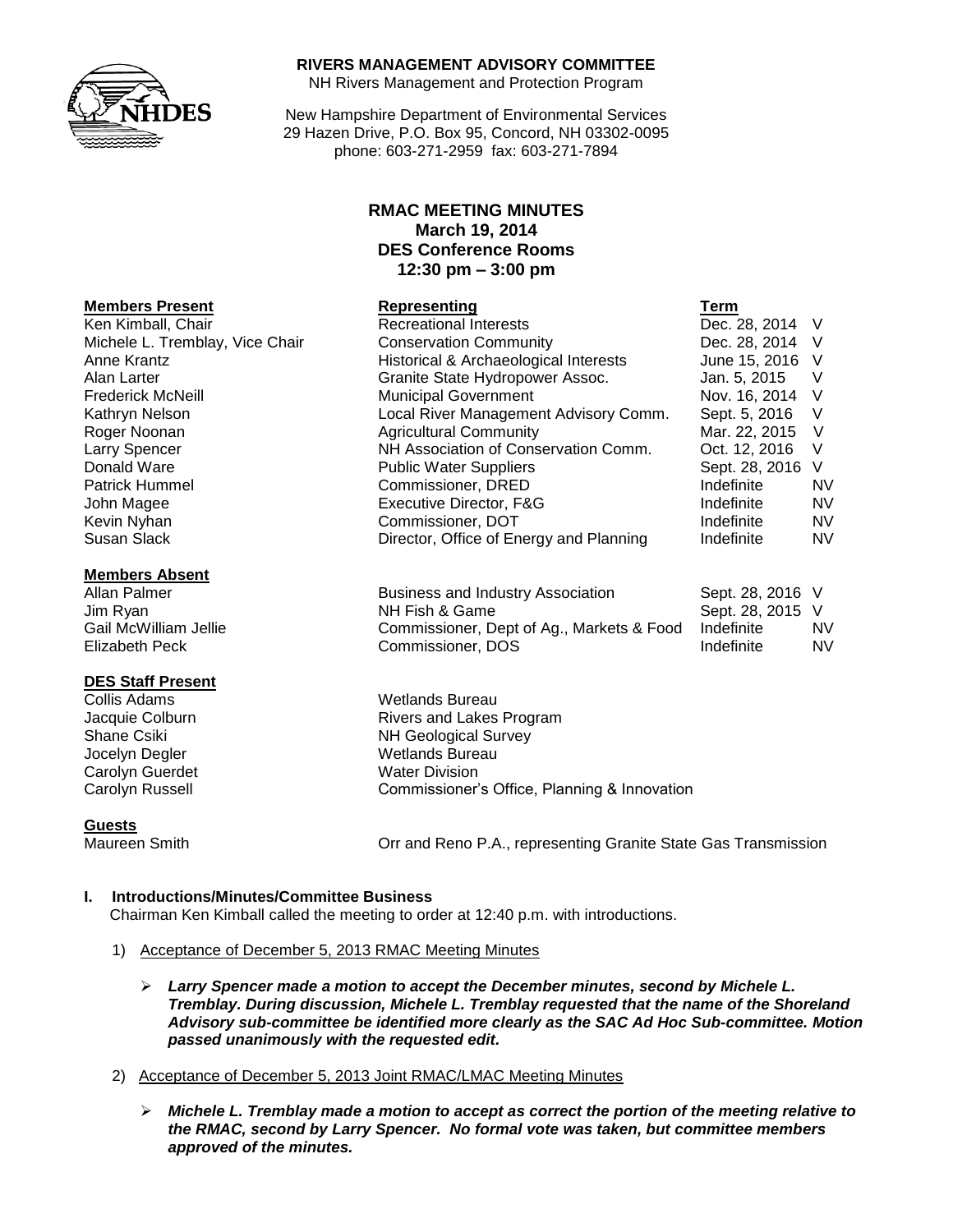## 3) RMAC Membership Update

Alan Larter, the new Granite State Hydropower Association representative, was welcomed and introduced himself. He works in the hydro-electric business and shared his history with hydro-power.

# **II. Surplus Land Reviews**

1) Proposed CORD SLR Exeter-Stratham (Squamscott River)

Jacquie Colburn gave a quick summary of this project. The SLR is for a submerged easement underneath the Squamscott River to replace a gas pipeline. Of concern is that the Exeter-Squamscott LAC has not had an opportunity to review the SLR and submit comments prior to this RMAC meeting.

Donald Ware asked 3 questions: 1) What is the depth below where they bore? 2) What is the material between the anticipated boring hole itself and the river bottom? 3) Are they putting the gas line in a sleeve for future boring? Atty. Smith addressed the questions and noted they have taken all these items into account. She gave a review of the project and they are going through the proper design process and permit applications.

### *Michele L. Tremblay made a motion that the RMAC vote on this SLR conditionally, contingent on hearing from the Exeter-Squamscott LAC. If the LAC does not have other concerns or conditions, upon their acceptance we are in full acceptance. If LAC has issues, the RMAC would address them at the next meeting. Second by Larry Spencer. Discussion was held. Motion passed unanimously.*

## 2) Proposed CORD SLR Jefferson (Israel River)

DRED wishes to exchange property easements with Muddy Paw Land Holding. Muddy Paw would receive access to their property over a state trail in return for a new section of trail on Muddy Paw property that would provide improved public access to the White Mountain National Forest.

## *Roger Noonan made a motion to approve the exchange, second by Fred McNeill. Motion passed unanimously.*

### 3) Proposed DOT SLR Warner (Warner River)

Jacquie Colburn provided details on an SLR request received from DOT in November 2013 and introduced to the RMAC at the December 5, 2013 meeting. The proposed SLR is for the sale of 6 acres near the Warner River in Warner. The property proposed for sale is separated from the river by old NH Rte. 103, and ownership of most of the old road, as well as the narrow strip of land between the old road and the river, is unknown. The old road is used as public access to the river. If the 6 acres is sold, public access could be cut off for paddling and fishing. It was agreed that more information is necessary, particularly the ownership of the old Rte. 103, before the RMAC can recommend disposal. The concern is the possible loss of public access if the property is sold without clarifying ownership of the riparian land.

### *Michele L. Tremblay made a motion that the RMAC not recommend the disposal of this land unless there is a guarantee that permanent public access is maintained at this location, second by Donald Ware. Motion passed unanimously.*

Kevin Nyhan and other DOT staff arrived at 1:27pm. The discussion pertaining to legislation was postponed to allow the Wetlands Rulemaking Process discussion to proceed on schedule.

# **IV. Wetlands Rulemaking Process and Routine Roadway BMPs**

1) Overview of the Process – Collis Adams and Carolyn Russell

The schedule of Wetlands Program Rulemaking & Process Improvement Effort listening sessions was distributed. This is a lengthy process that will go through 2015. Wetlands rules have not been rewritten since 1995. Goals: 1) Enhance transparency; 2) Increase consistency of process and decisions; and 3) Ensure decisions are science-based and protective of natural resources. The Wetlands team recently launched a website dedicated to this rulemaking effort which includes an online survey to help determine interests to this process and make comments. It is a very interactive process. All comments will be considered. The public will be invited to comment on the initial draft. The first draft of the revised rules is expected to be ready at the end of May or in June. A Rulemaking Process Improvement Effort discussion guide was also shared with the committee members.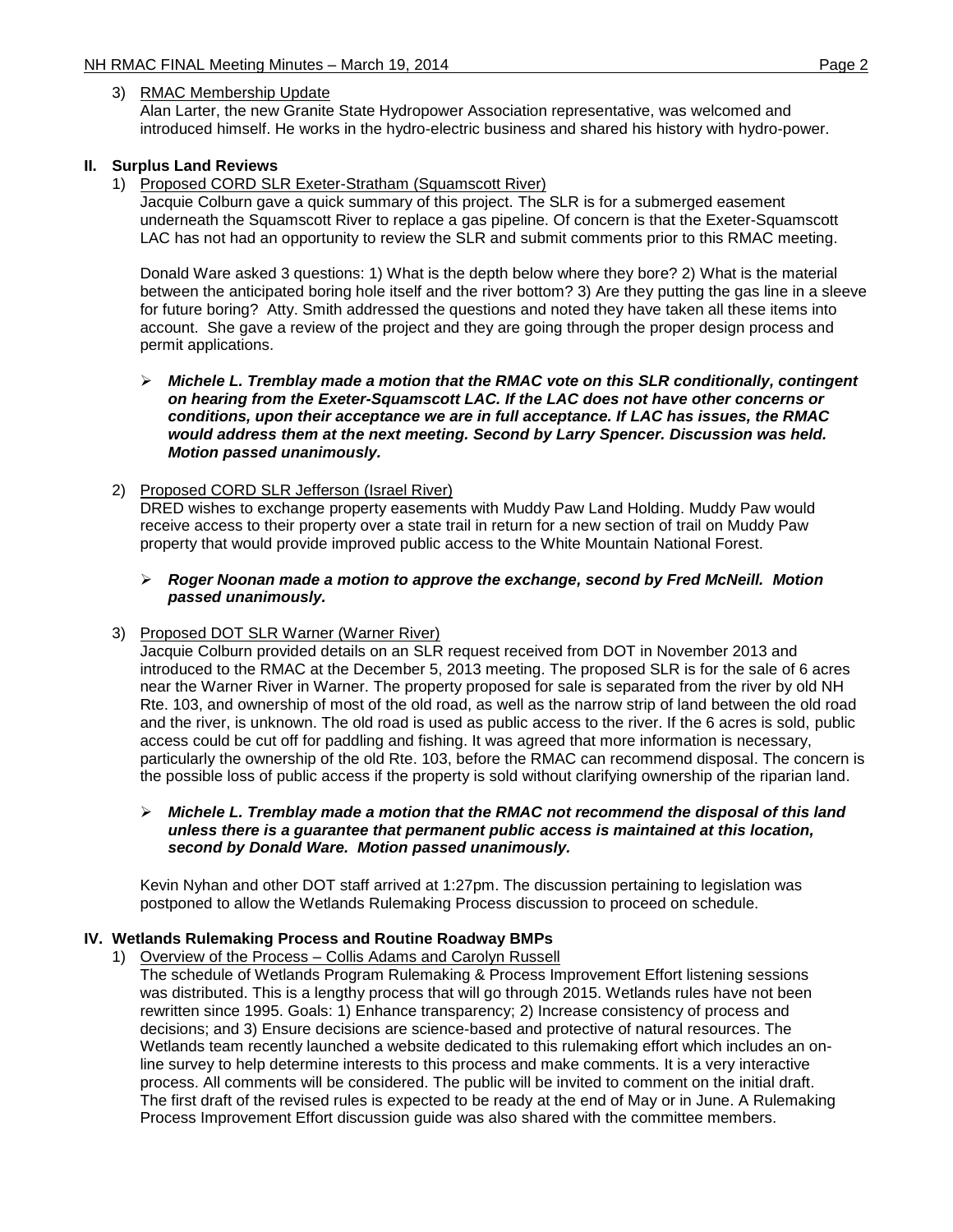A listing of the 32 different topics now being reviewed, along with the DES staff member contact for that topic, was distributed. The topics are based on the current rule set. Collis encouraged members to use this list to provide input.

# 2) Work with DOT Regarding Additional Roadway BMPs – Jocelyn Degler, Wetlands Bureau, Public Highway Specialist

Jocelyn works closely with DOT and is working with them to rewrite the existing DOT 2001 Routine Roadway Maintenance BMP Manual. There are specific references and restrictions relative to designated rivers in the BMP manual that DOT would like to change. RSA 483:12-a State Action; Notification of Rivers Coordinator; Petition for Review is the section of the rivers statute that addresses state agencies actions on designated rivers. There were two in-house meetings of RMPP and Wetlands Bureau staff and Jacquie wanted the RMAC to be aware of this so the members can participate in the discussion and decision.

DES Wetlands wants to work with DOT and municipalities to allow for the replacement of small culverts on those roadways where there wouldn't be a high environmental impact but could have the potential to washout in catastrophic events. As a result of a change to RSA 482-A (Fill and Dredge in Wetlands) in 2010, a Certified Culvert Maintainer Program was established which allows municipal and public employees to replace up to a 48" culvert that is not within a designated river corridor without a permit as long as the 2001 DOT BMP manual is followed. The training and certification for the Certified Culvert Maintainer Program is administered by the UNH Technology Transfer Center. For culverts greater than 48" and other activities that have the potential to cause erosion, a wetlands permit is required.

Jocelyn explained that as the BMP manual is being rewritten and updated, they want to include other routine roadway activities that wouldn't have to be permitted; she also said that with this update a planning section will be included in the 2014 version of the BMP manual. Together, DOT and the Wetlands Bureau are requesting to modify the prohibition that applies within  $\frac{1}{4}$  mile corridor of designated rivers. Kevin Nyhan further explained that they think RSA 483 provides some flexibility in terms of the notification and that DOT is trying to figure out the best way to replace aging infrastructure.

Following the DES Wetlands presentation, several RMAC members, particularly those directly involved with the LACs including Kath Nelson, Michele L. Tremblay and John Magee, expressed concern that the LACs would be excluded from this process. Michele stated that she was "taken aback" as there was no notice prior to the meeting that a request to amend the Rivers statute would be brought before the RMAC. Given the potential impact to the program and the LAC process, the RMAC agreed to have the Policy and Legislation Subcommittee address it and come back to the RMAC with a recommended response at the next meeting.

# **III. Review of 2014 Rivers-Related Legislation**

- 1) Acceptance of Policy and Legislation Subcommittee Positions
	- *Michele Tremblay made a motion to accept the proposed positions on 2014 Legislation spreadsheet, as consent, except those under Senate bills listed on the agenda under III #2, second by Fred McNeill. Discussion was held. Motion passed unanimously.*
- 2) Discussion of RMAC Positions on SB325, SB331, SB387, SB388 & SB408 Language for these bills was not available when the Policy & Legislation sub-committee met in January, therefore the sub-committee was not able to propose positions for these bills. It was decided to forego reviewing and taking positions on these bills.
- 3) Acceptance of Policy and Legislation Sub-committee Policy and Procedure Document This policy formalizes the current practice which allows the RMAC Policy and Legislation (P&L) Subcommittee to make recommendations pertaining to legislation that are then brought before the full RMAC for a vote. The committee reviewed the draft document and agreed upon two outstanding items: 1st that the minimum subcommittee membership should be 3; and 2nd, when an RMAC member has information that opposes or significantly differs from the P&L Subcommittee that a vote of the RMAC shall be required prior to the submission of a letter of testimony.